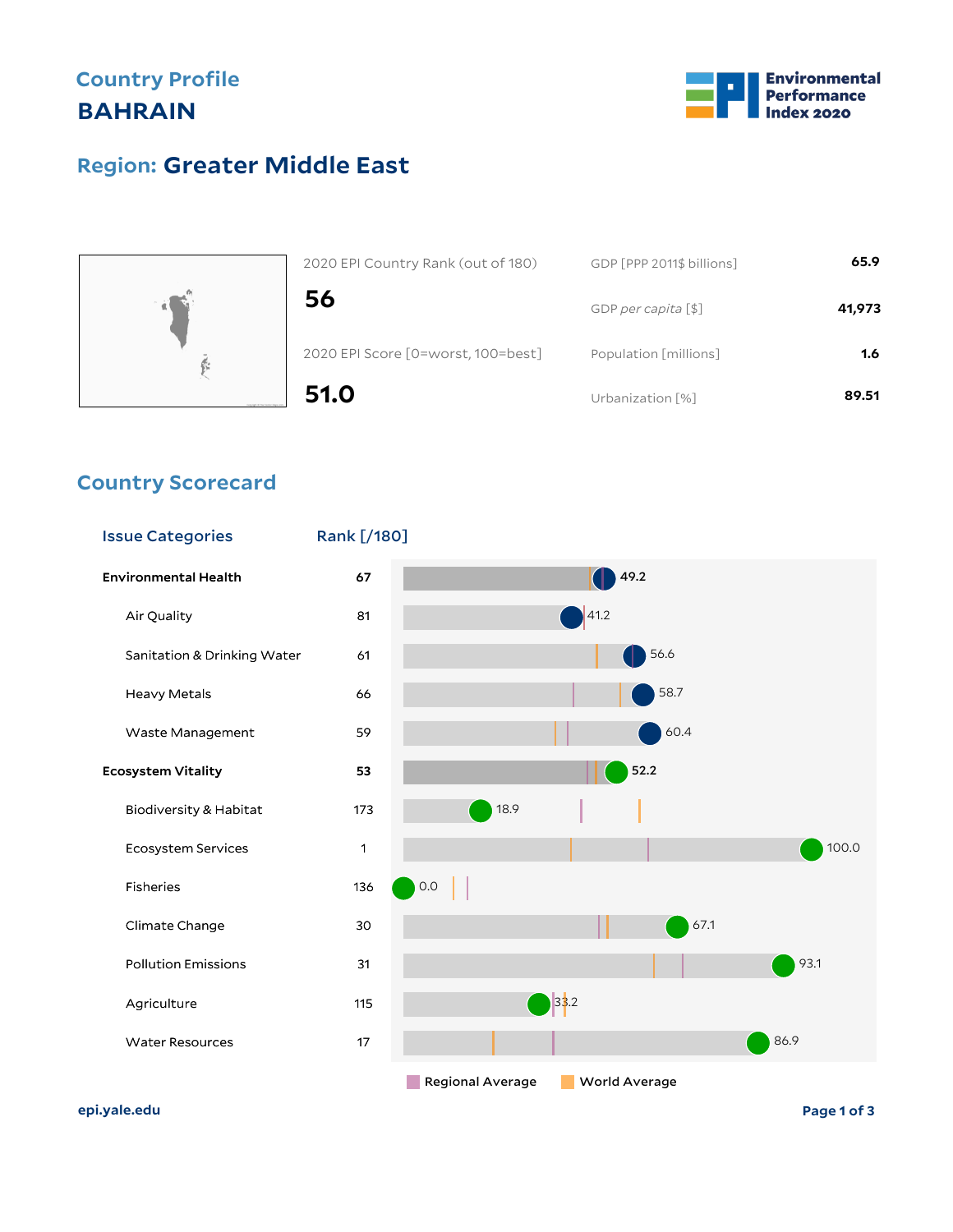## **BAHRAIN Country Profile**



### **Greater Middle East Region:**

|                                                     | <b>Rank</b>  | <b>EPI Score</b> | 10-Year<br>Change        | <b>Regional</b><br>Rank | <b>Regional</b><br><b>Average</b> |
|-----------------------------------------------------|--------------|------------------|--------------------------|-------------------------|-----------------------------------|
| Environmental Performance Index                     | 56           | 51               | $+17.3$                  | 5                       | 46.5                              |
|                                                     |              |                  |                          |                         |                                   |
| <b>Environmental Health</b>                         | 67           | 49.2             | $+5.5$                   | 8                       | 48.7                              |
| Air Quality                                         | 81           | 41.2             | $+8.3$                   | 10                      | 44.3                              |
| Household solid fuels                               | 41           | 77.4             | $+11.5$                  | 11                      | 79.5                              |
| $PM_{2.5}$ exposure                                 | 162          | 16.5             | $+6.4$                   | 8                       | 19.8                              |
| Ozone exposure                                      | 165          | 23.1             | $+3.0$                   | 15                      | 32.6                              |
| <b>Sanitation &amp; Drinking Water</b>              | 61           | 56.6             | $+2.3$                   | 9                       | 56.2                              |
| Unsafe sanitation                                   | 54           | 66.6             | $+4.5$                   | 9                       | 65.9                              |
| Unsafe drinking water                               | 67           | 49.9             | $+0.8$                   | $\overline{7}$          | 49.7                              |
| Heavy Metals / Lead exposure                        | 66           | 58.7             | $+9.0$                   | 3                       | 41.6                              |
| Waste Management / Controlled solid waste           | 59           | 60.4             | $\overline{\phantom{a}}$ | 5                       | 40.3                              |
| <b>Ecosystem Vitality</b>                           | 53           | 52.2             | $+25.2$                  | 3                       | 45.0                              |
| <b>Biodiversity &amp; Habitat</b>                   | 173          | 18.9             | $+0.2$                   | 16                      | 43.5                              |
| Terrestrial biomes (nat'l)                          | 164          | 14.7             | -                        | 13                      | 45.4                              |
| Terrestrial biomes (global)                         | 163          | 14.7             |                          | 13                      | 44.3                              |
| Marine protected areas                              | 58           | 10.3             | ÷,                       | $\overline{4}$          | 18.2                              |
| Protected Areas Representativeness Index            | 177          | 2                | $+1.4$                   | 16                      | 9.8                               |
| Species Habitat Index                               | $\circ$      | $\circ$          |                          | 16                      | 89.2                              |
| Species Protection Index                            | O            | $\circ$          |                          | 16                      | 55.5                              |
| Biodiversity Habitat Index                          | 27           | 69.7             | $+0.3$                   | 8                       | 66.2                              |
| <b>Ecosystem Services</b>                           | $\mathbf{1}$ | 100              | $+98.0$                  | $\mathbf{1}$            | 59.9                              |
| Tree cover loss                                     | $\circ$      | 0                | -                        | 13                      | 57.4                              |
| Grassland loss                                      | O            | $\circ$          |                          | 15                      | 67.5                              |
| Wetland loss                                        | 1            | 100              | $+98.0$                  | $\mathbf{1}$            | 71.5                              |
| <b>Fisheries</b>                                    | 136          | $\circ$          | $\qquad \qquad -$        | 14                      | 15.5                              |
| <b>Fish Stock Status</b>                            | $\circ$      | 0                | $\overline{a}$           | 15                      | 14.1                              |
| Marine Trophic Index                                | 123          | $\circ$          | -                        | 14                      | 17.2                              |
| Fish caught by trawling                             | O            | 0                |                          | 9                       | 5.8                               |
| Climate Change                                      | 30           | 67.1             | $+33.5$                  | $\mathbf{1}$            | 47.8                              |
| $CO2$ growth rate                                   | 11           | 73               | $+32.3$                  | $\mathbf{1}$            | 43.0                              |
| CH <sub>4</sub> growth rate                         | 166          | 27.1             | $+27.1$                  | 15                      | 50.3                              |
| F-gas growth rate                                   | 18           | 95.7             | $+1.9$                   | 3                       | 93.2                              |
| $N2O$ growth rate                                   | 101          | 56.1             | $+44.0$                  | 6                       | 43.4                              |
| Black Carbon growth rate                            | 1            | 100              | $+100.0$                 | $\mathbf{1}$            | 46.8                              |
| CO <sub>2</sub> from land cover                     | $\circ$      | O                |                          | 15                      | 34.0                              |
| Greenhouse gas intensity growth rate                | 22           | 77               | $+70.3$                  | 3                       | 51.4                              |
| Greenhouse gas emissions per capita                 | 172          | $\circ$          | $\overline{\phantom{0}}$ | 12                      | 32.8                              |
| <b>Pollution Emissions</b>                          | 31           | 93.1             | $+43.4$                  | $\overline{2}$          | 68.4                              |
| $SO2$ growth rate                                   | 54           | 95.1             | $+37.9$                  | $\overline{7}$          | 76.4                              |
| $NOx$ growth rate                                   | 35           | 91.1             | $+48.8$                  | 3                       | 60.3                              |
| Agriculture / Sustainable Nitrogen Management Index | 115          | 33.2             | $-4.9$                   | 11                      | 36.5                              |
| Water Resources / Wastewater treatment              | 17           | 86.9             | $\overline{\phantom{0}}$ | $\mathbf{1}$            | 36.7                              |

**Note:** three largest increases in green and three largest decreases in red. "–" indicates no change.

#### **epi.yale.edu Page 2 of 3**